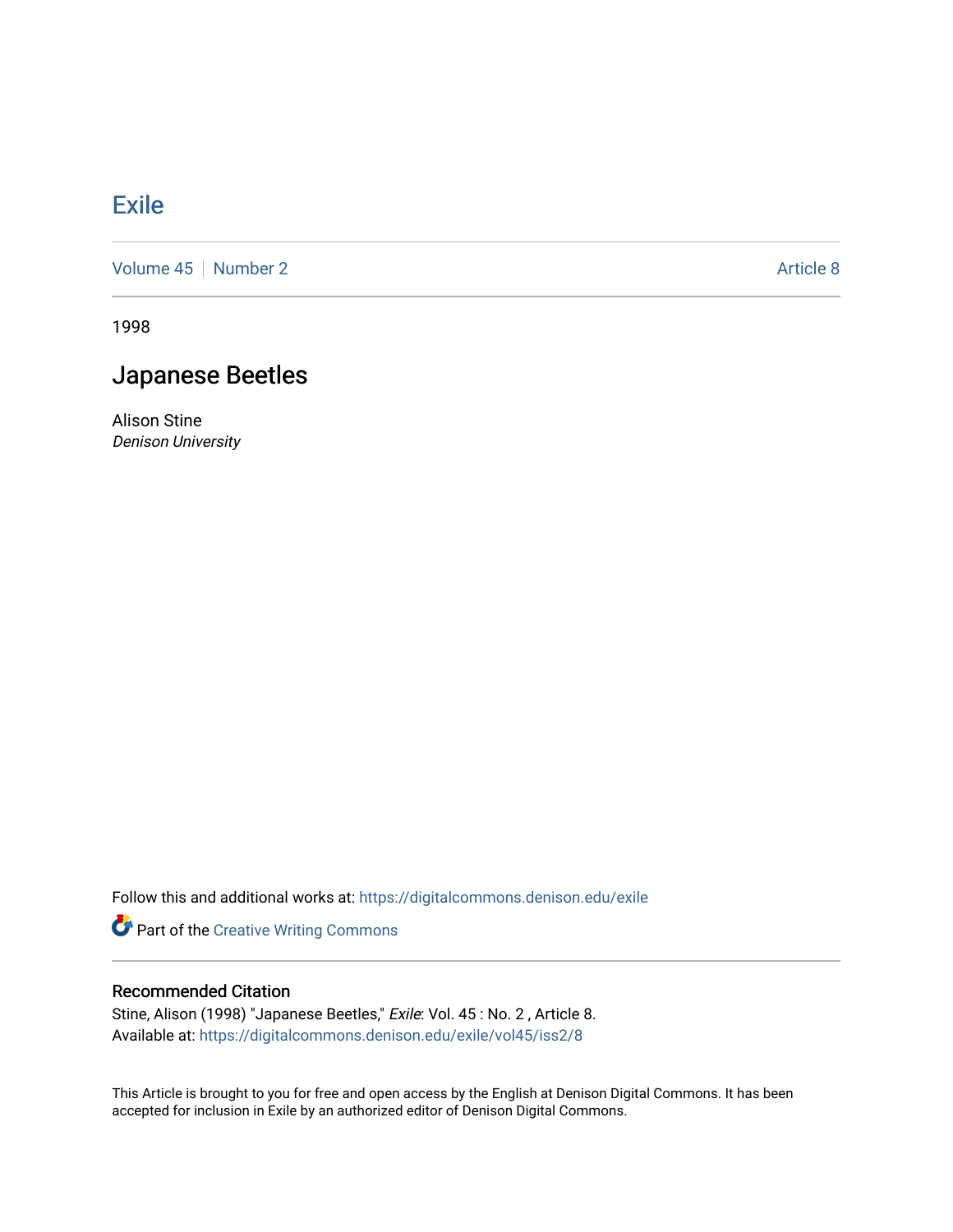## **Japanese Beetles**

exile

In the garden, their skeletons eye me as I urge the shrimp-pink shoots of new growth. By the dozen I pinch and kill beetles off the tea roses, their armor of glazed oil, their eyes rusted shut. Seized with early morning killing, the blood fever of a sleepless night, I crush their exoskeletons. I leave them with the pruned, faulted blossoms to dry sun-hard.

However hard you squeeze I squeeze back till that becomes a kind of contest I cannot win, a plunge into you with all the fervor manifested between bodily sheaves. I swim against hard flesh until it gives, until it lessens, drinking you, and even that is not enough.

I perfect my move:

a dig in the cunted heart of blossom, flick for a moving target, and then that quick satisfying pinch between thumb and first finger. The crunch of soft organs suctioning shell, the crush as eye slides over, meets other eye, disassembling. Our casualties. They fall at my feet like petals, as delicate

as you, careful not to use teeth because it is summer, because we live in a town with four churches. I think your touch has more to do with the whole of my body, no tattooed hip roses of youth, no new flesh holes dark with bitter metal, no, not even ears.